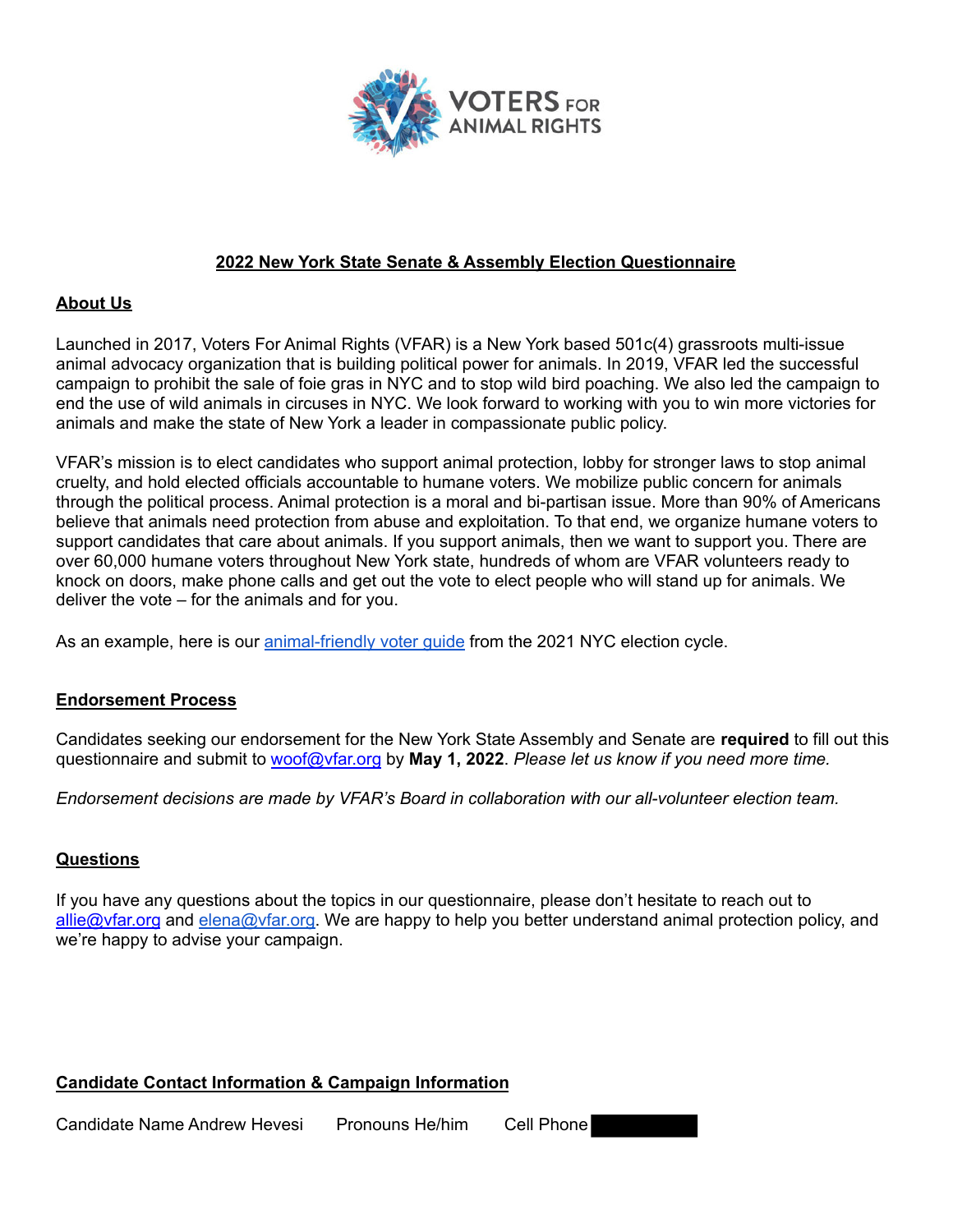

Email

Campaign Manager Doug Forand Pronouns He/him Cell Phone Email

District 28th Assembly District

Cities/Towns/Villages/Neighborhoods In Your District: Forest Hills, Glendale, Middle Village, Kew Gardens, RIchmond Hill

Party: Democratic

Office Sought: NYS Assembly

Incumbent/Challenger: Incumbent

Name of Campaign Committee: Hevesi for Assembly

Campaign Field Office Address: 55 Washington St #702, Brooklyn, NY 11201

Campaign Website: hevesi4assembly.com

Campaign Social Media: @AndrewHevesi (twitter)

Occupation/Employer: Assemblyman

Organizational Affiliations, if any- Democratic Party

Endorsements, if any: Working Families Party, NYSUT, CQuID, DC37, NYLCV, PEF, CSEA, and Jim Owles Democratic Club

### **Personal Initiatives**

1. Do you feel that promoting the humane treatment of animals should be a priority for the New York State Legislature? yes

2. Do you have any achievements to date on humane issues, *e.g*. supporting humane legislation, adopting a shelter pet, volunteering with an animal rescue organization, supporting any national or local animal protection orgs, living a plant-based (vegan or vegetarian) lifestyle, etc.? Did you grow up with or currently live with any companion animals?

I have a dog who I love immensely, Lola is a member of my family, and I have been a vocal supporter of the puppy mill ban.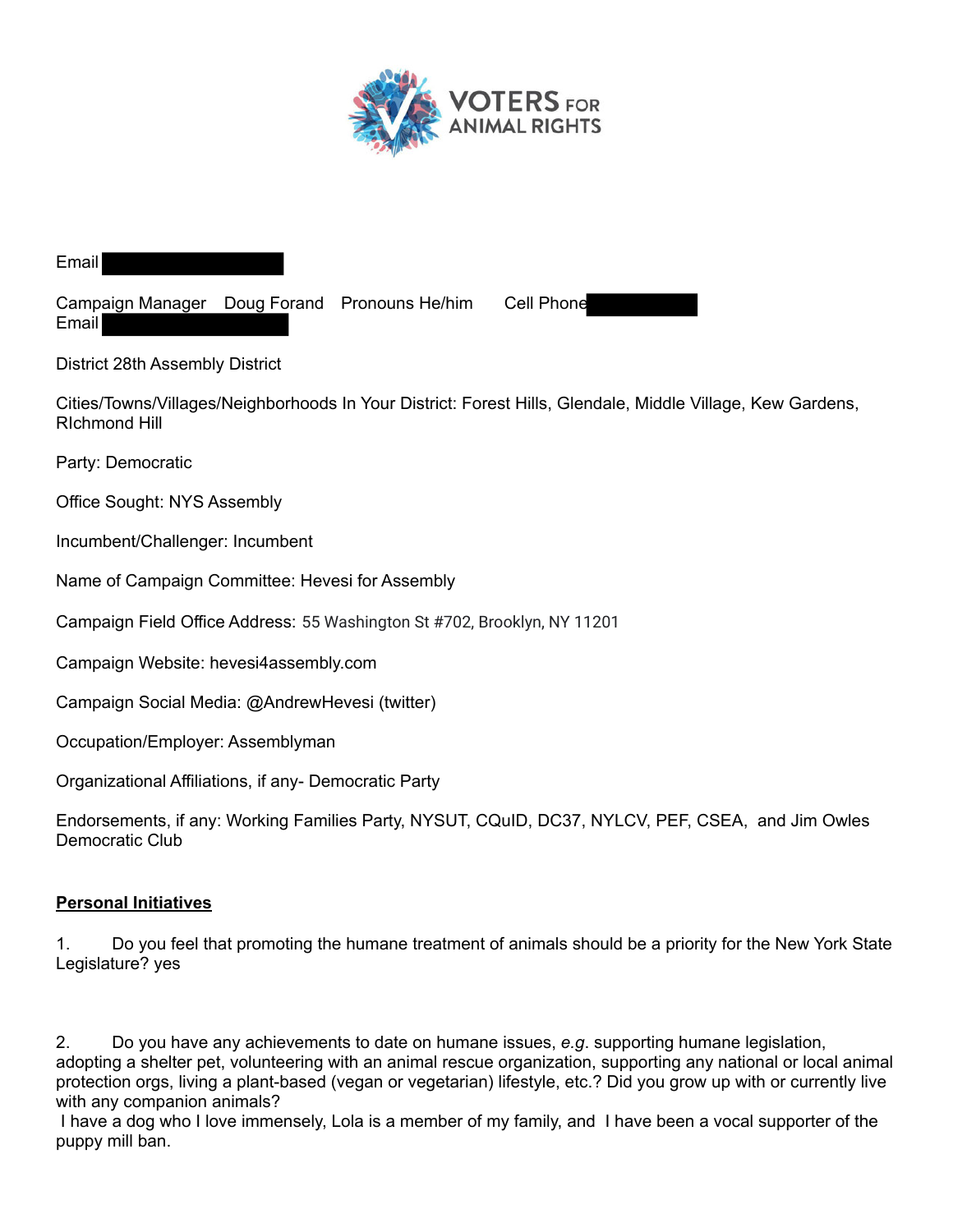

- 3. What animal issues will you prioritize and lead on as a member of the NYS legislature? Promoting adoption of animals and penalizing animal cruelty
- 4. Will you commit to having a designated person in your office to handle animal issues? Everyone on my team is equipped to handle a range of issues, including animal issues.

5. How would you work to empower the animal advocacy community to reach new success and growth into the 2023-2025 term and ensure that New York is on the forefront of animal protection?

I will make myself readily available to meet with the animal advocacy community and strategize together.

# **PRIORITY LEGISLATION**

### **1. Companion Animals: Pet Stores**

Puppy mills are commercial dog-breeding facilities that make money by producing large numbers of puppies as quickly as possible, breeding dogs over and over in cruel conditions. Puppy mills and pet stores have repeatedly been found to have poor sanitation, infectious diseases, overcrowded cages, animals receiving no exercise, proper veterinary care, protection from harsh weather conditions, or adequate food and water. These out-of-state breeders send their puppies into New York via a pipeline of middlemen who ship them to pet stores to be sold to the public. More info here.

### **Would you cosponsor and vote for A.4283/S.1130 (Rosenthal/Gianaris), which would end the sale of dogs, cats and rabbits in pet stores and promote adoption of these animals?**

**YES / NO Yes, I am a multi-sponsor**

### **Additional Comments:**

# **2. Protecting New York's Wildlife: Ending Killing Contests**

Wildlife killing contests are organized events in which participants compete for cash and prizes for killing the most, heaviest or even smallest animals within a certain time period. These competitive killing events are inhumane, serve no legitimate purpose, and are not a science-based form of wildlife management. They simply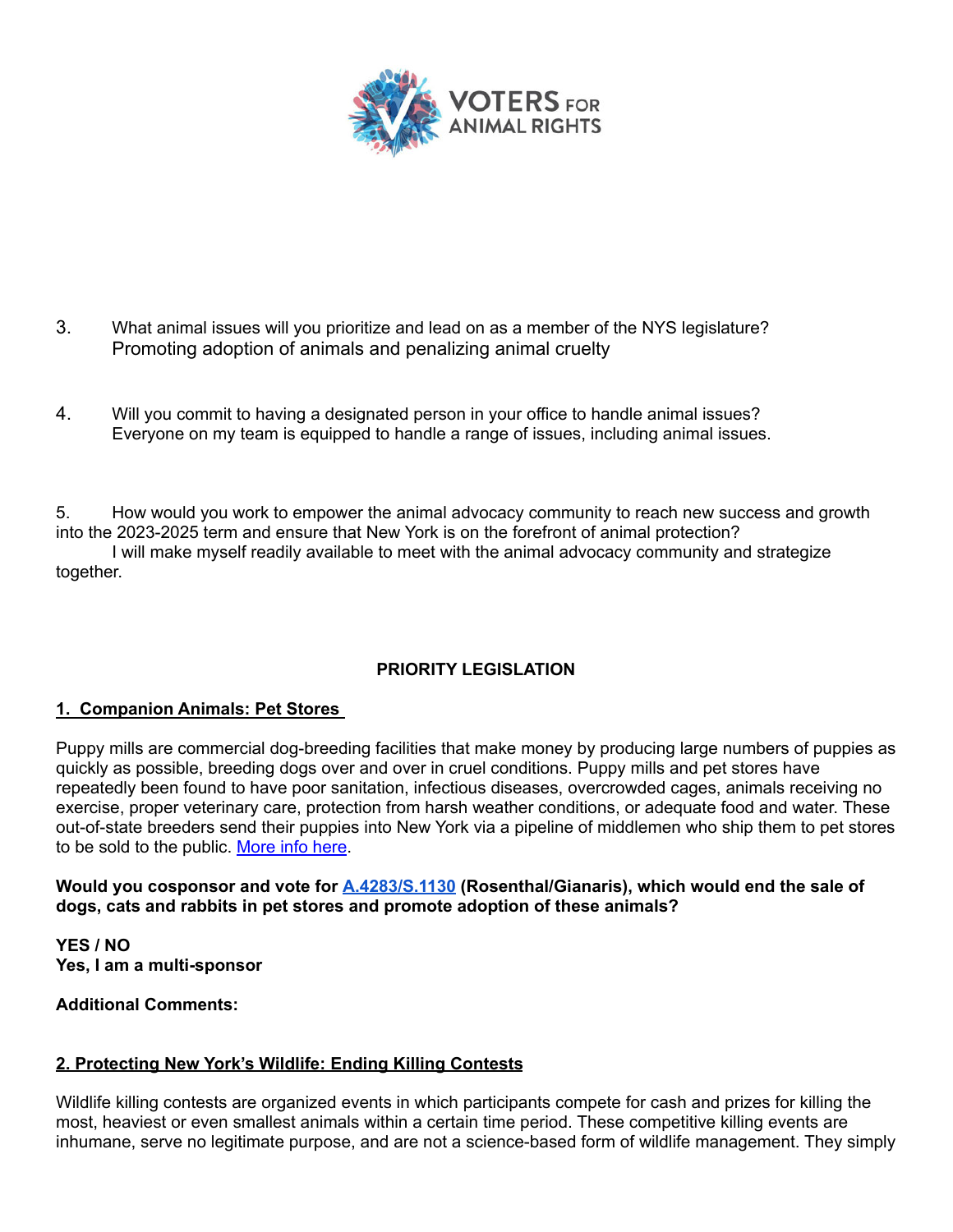

glorify and incentivize killing animals. These competitions are considered cruel by many hunters and wildlife management agencies. Eight states, including Vermont, Maryland and Arizona have already prohibited wildlife killing contests.

**Would you cosponsor and vote for A.5746/S.6643 (Glick/Kennedy) to end wildlife killing contests in New York State?**

**YES / NO Yes, I am a co-sponsor**

**Additional Comments:**

# **LEGISLATION, BUDGET, AND POLICY**

## **3. Funding for Companion Animal Sheltering and Wildlife Rescue**

## **A. Companion Animal Capital Fund**

The New York State Animal Protection Federation's 2021 Shelter Capital Needs Survey shows that there are 26 shelters in New York with capital needs of \$56.7 million. These underfunded animal rescue and sheltering organizations provide vitally needed services and deserve state funding. The failure of New York to fully fund these facilities that serve all New Yorkers demands immediate correction.

### **Will you support adding \$5 million to the New York Companion Animal Capital Fund in each of the Assembly and Senate budget bills?**

**YES / NO**

**Yes**

**Additional Comments:**

### **B. Companion Animal Care Standards Act for Shelters and Rescues**

**Would you cosponsor and vote for A.6246-B/S.6870 (Paulin/Addabbo) which would recognize and define the full scope of animal sheltering and rescue operations in New York State, and set minimum standards and best practices for animal rescue?**

This legislation will:

- Require all personnel to have on-going training on the care of homeless companion animals.
- Require recordkeeping of animals, including their health and behavior.
- Ban dangerous and reckless methods of animal transport.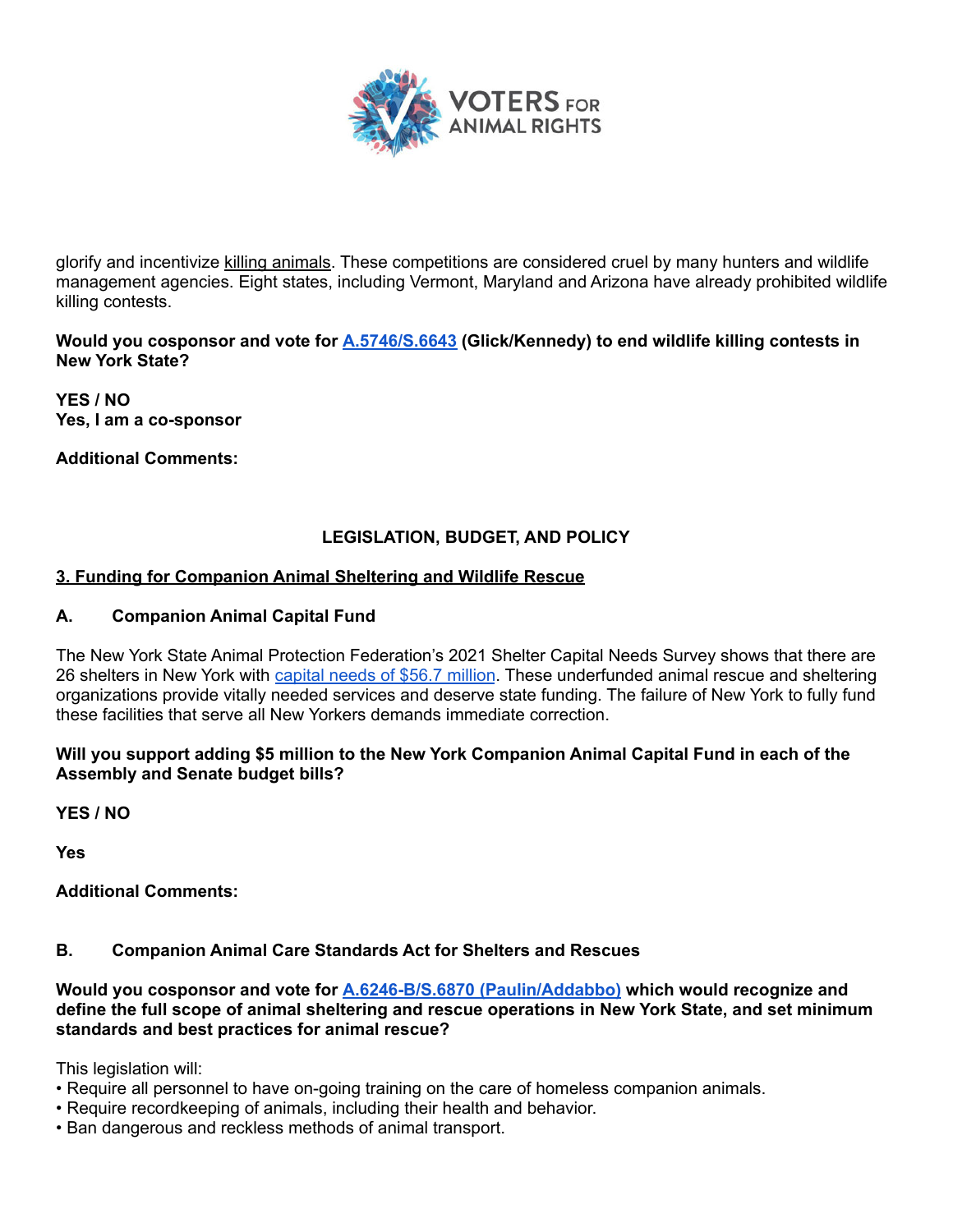

• Recognize the importance of foster care in animal sheltering, while requiring shelters and rescues to monitor and track all foster providers.

• Require all entities to have a clearly written management structure that defines staff authority, and reporting hierarchy and responsibilities.

• Establish staffing requirements that are sufficient to feed each animal and clean their enclosures.

• Require that the number of animals housed will not exceed the number of humane housing units available and that adequate socialization and exercise be provided.

#### **YES / NO Yes, I am a co-sponsor**

## **Additional Comments:**

## **C. Wildlife Rescue and Rehabilitation**

New York is home to an immense diversity of wildlife in need of protection. Currently there are only a few brick and mortar wildlife rehabilitation centers in New York State, such as the Wild Bird Fund in Manhattan. However, no state funding is provided to support wildlife rescue and rehabilitation in New York, so this immense burden falls on a small number of privately-funded centers and self-funded volunteer wildlife rehabilitators.

### **Would you support a funding initiative to expand New York State's capacity for wildlife rescue and rehabilitation?**

**YES / NO Yes Additional Comments:**

### **4. Animals Used for Fashion: Fur**

Fur farms breed and confine animals in tiny, filthy cages where they suffer intense stress and unimaginable cruelty. They are beaten, bludgeoned, electrocuted, and skinned alive. Trapping animals in the wild is no better; animals are trapped in cruel leg hold vices where they can suffer for days in excruciating pain starving until a trapper returns to shoot or bludgeon them to death. Coyotes often try to chew off their own legs to break free. Many other animals are unintentionally caught and killed in these traps, including household companion animals. California has enacted a ban on the sale of fur. Several countries such as Norway, Croatia, Czech Republic, Germany, Japan, and the U.K. have taken steps to close fur farms. The US House of Representatives has recently voted in favor of legislation to ban mink farming throughout the US. With public awareness and innovative alternatives on the rise, many popular designers have stopped using animal fur. There are ethical alternatives to fur which are not only stylish and warm but environmentally friendly. More info here.

**Would you cosponsor and vote for A.703/S.5439 (Rosenthal/Brisport), that would ban the sale of new apparel products using real animal fur?**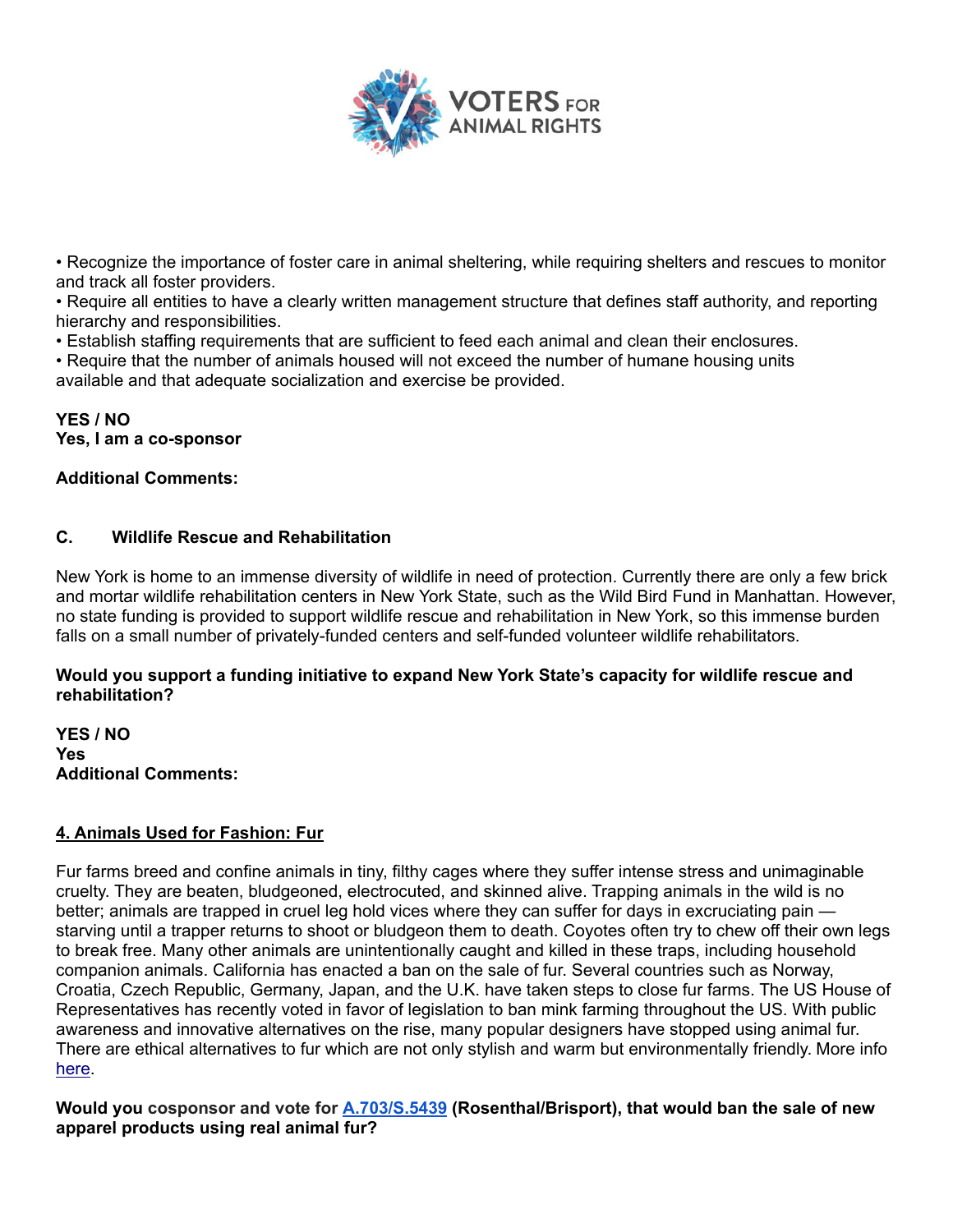

**YES / NO I will vote for this legislation.**

## **Additional Comments:**

### **5. Animal Testing**

Animal testing causes unnecessary pain and suffering; it is archaic, environmentally destructive, and falls short of stated aims of ensuring human and consumer safety.

**Would you cosponsor and vote for A.5653/S.4839 (Rosenthal/Biaggi) which would prohibit the manufacture or sale of cosmetics tested on animals?**

**YES / NO I will vote for this legislation**

**Additional Comments:**

### **6. Animals Used in Entertainment**

### **A. Rodeo Cruelty**

While New York State has limited the use of animals in circuses and other entertainment, rodeos have been left unregulated despite the display of similar, and in many cases, more egregious acts of cruelty. Rodeos typically include an event called "calf roping" where baby calves are shocked with electric prods, forcing them to run as soon as the holding chute opens, only to then be "clotheslined" with a rope and tied at the legs. Panicked calves are routinely injured or killed during these performances. Rodeos also continue to use flank straps or bucking straps, which are tightly fastened around the animal's abdomen and may be used with sharp-ened spurs to cause pain to the animal, which encourages them to buck more violently. Rodeos are responsible for causing death and serious injuries to countless animals for the sole purpose of entertainment and showmanship.

*Would you cosponsor and vote for A.2124 (Rosenthal) which would prohibit these practices at rodeos?*

**YES / NO**

**I will vote for this legislation**

**Additional Comments:**

**B. Animal Circuses**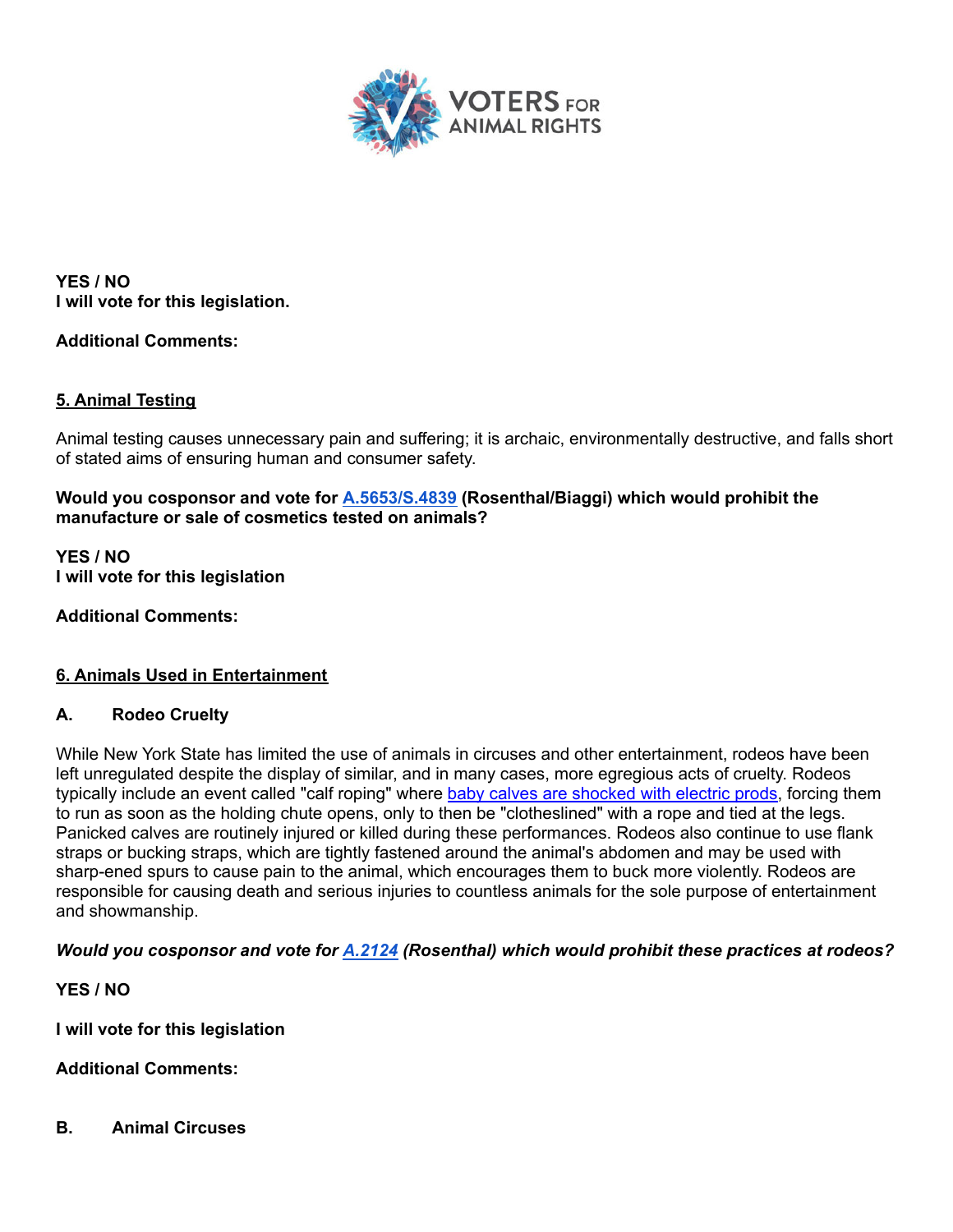

Circuses that use animals have been widely cited as a source of cruelty and exploitation for animals. Even if the basic levels of care and protection of the federal Animal Welfare Act are met, circuses force wild animals to languish in cages while traveling from performance to performance without ever having the opportunity to exercise natural behaviors. Time after time, circuses have been exposed for beating and whipping animals tying their limbs together to facilitate training, shocking them to ensure compliance, not providing adequate food, water and shelter, and other forms of cruelty.

**Would you cosponsor and vote for A.5542/S.4840 (Englebright/Biaggi) which would prohibit the NYS Department of Environmental Conservation from issuing permits or licenses that would authorize wild animals to appear in circuses?**

**YES / NO Yes, I am a co-sponsor**

# **Additional Comments:**

# **C. Carriage Horses**

Advocates have long exposed the poor working and living conditions for horses used for NYC carriage rides. Despite some improvements implemented over the years, these horses are still forced to travel through NYC traffic to get to and from Central Park; they work long days - sometimes in extreme weather - with blinders and uncomfortable mouth bits and no opportunity for daily turnout. For the past three decades, there have been countless catastrophic incidents and accidents involving NYC carriage horses, several of which have been captured on video by horrified pedestrians. Many carriage horses die on the streets of NYC or are sent to slaughter once they are unable to continue working.

# **Would you cosponsor and vote for A.342 (Rosenthal) to ban horse carriages in New York City?**

**YES / NO**

**I will vote for this legislation**

### **Additional Comments:**

# **D. Horse Racing**

In recent years, attendance at horse racing venues in New York State has sharply declined in part because of the public's increasing disapproval of the cruelty within the industry, the doping scandals, and the high numbers of injuries and deaths. Despite horse racing's diminishing attraction, New York State continues to provide millions of dollars in subsidies each year to prop up the industry. Each year, approximately \$250 million in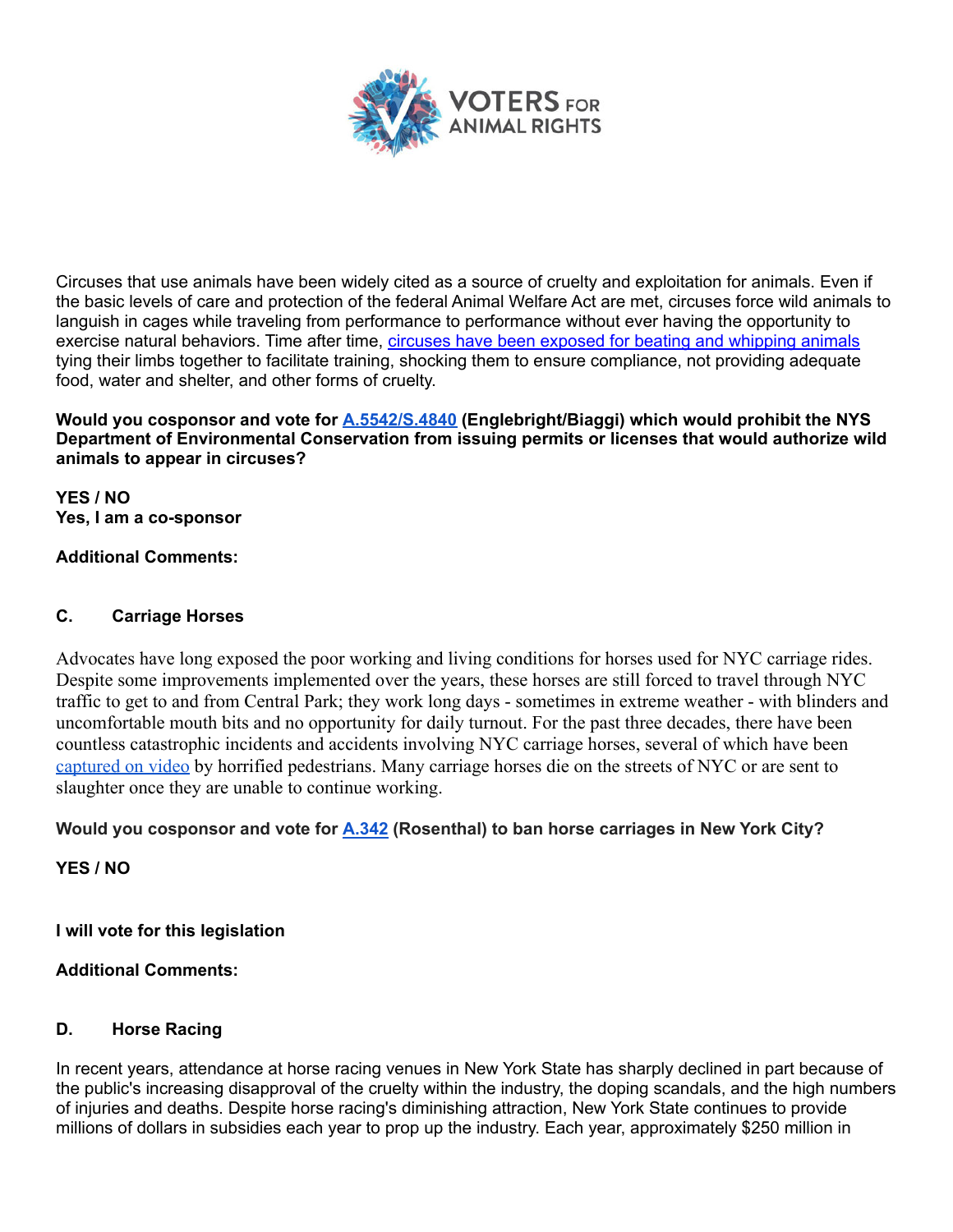

revenue generated by the state's casino industry is diverted to support the horse racing industry. This revenue would be better spent investing in essential public services statewide, such as providing additional funding to the cash-strapped human services sector, education of public school students, the worker protection fund, as well as economic development in communities where racing occurs. A 2021 Marist poll found that just 9% of New Yorkers support state subsidies of horse racing. As the horse racing industry continues to decline in popularity, it is time to reinvest these subsidies in areas that will truly help New Yorkers.

**Would you cosponsor and vote for A.8468 (Rosenthal), which would redirect subsidies for horse racing to education and to the residents of New York, and A.7745/S.7260 (Rosenthal/Salazar) which would end the unfair tax exemptions for the owners of racehorses.**

**YES / NO**

**I will vote for both of these bills**

# **Additional Comments:**

## **E. Zoos**

Psychoactive drugs have been utilized on animals in captivity for a variety of issues. The use of these drugs on animals have obvious negative implications on their behavioral health despite the justifications offered by zookeepers. In June 2021, it was reported that Johari, a female gorilla was dosed with Prozac to facilitate a male gorilla to mate with her.

**Would you cosponsor and vote for A.8177/S.7284 (Gonzalez-Rojas/Brisport), also known as Johari's Law, which would prohibit zoos from giving psychoactive drugs to an animal in order to facilitate procreation.**

**YES / NO**

**I will vote for this legislation**

**Additional Comments:**

### **4. Animals Used for Experimentation: School Hatching Projects**

Principals and school teachers should end the use of bird-hatching projects and replace them with learning activities that teach life processes without the use of live animals. Classroom incubation and hatching projects of baby chicks and ducks are cruel and lead to the abandonment and death of countless young birds each year. There are rarely plans for the mother birds once the eggs develop and the cute baby birds mature. The hatching-project birds, first deprived of a mother hen, are then routinely abandoned in city parks where they cannot survive on their own or dumped at already overburdened local animal shelters and rescues filled with unwanted animals. Hatching projects foster the belief that animals are disposable objects when they are living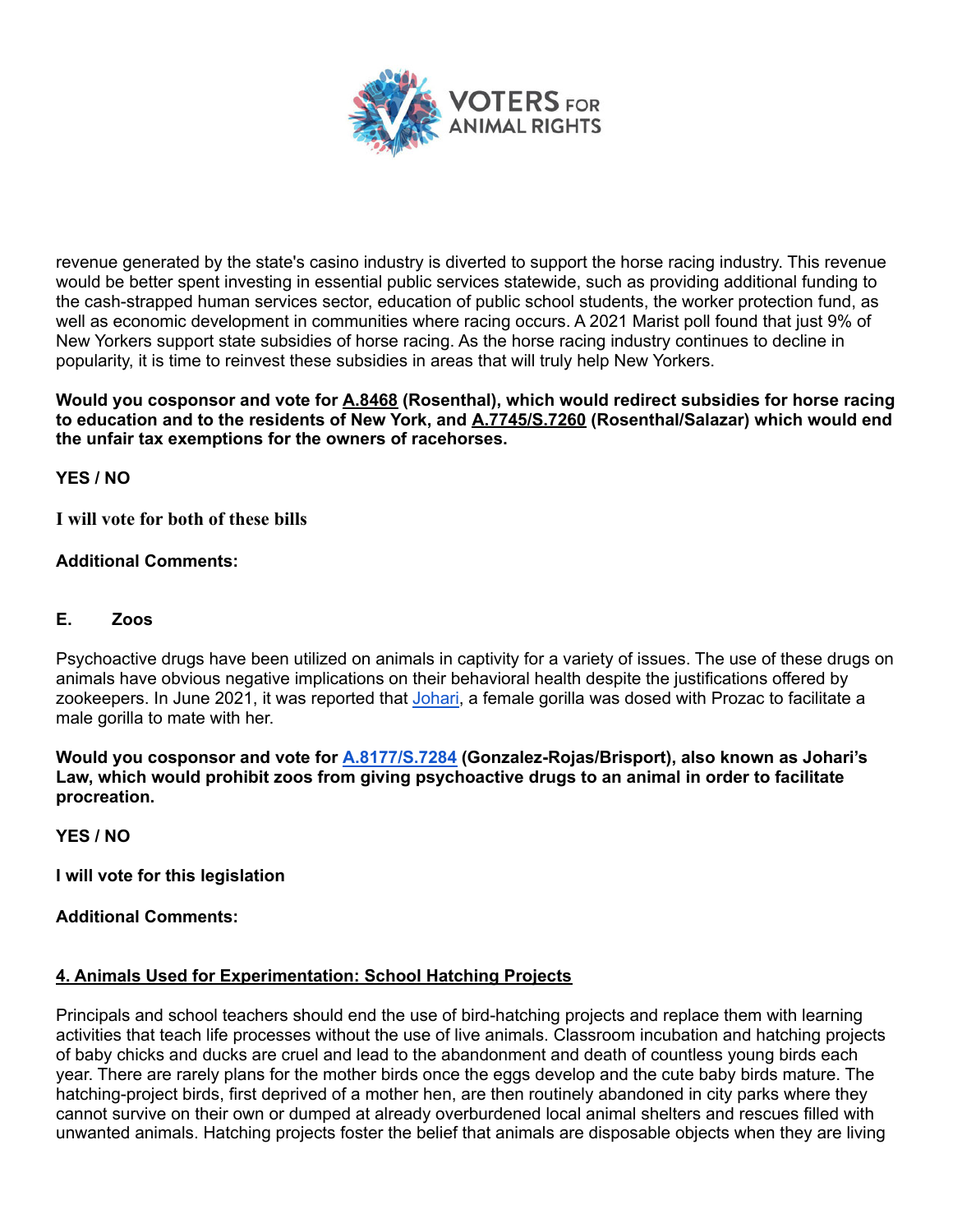

creatures requiring lifetime care and commitment. Educational and compassionate alternatives have been developed by the United Federation of Teachers (UFT), HEART, and humane educators. More information can be found here and here.

**Would you cosponsor and vote for A.142 (Rosenthal) that would prohibit schools from using eggs, live baby chickens and ducks for classroom projects?**

**I would vote for this legislation**

*For Senate candidates: Would you introduce or cosponsor a senate version of A.142 that would prohibit schools from using eggs, live baby chickens and ducks for classroom projects?*

**YES / NO**

**I will vote for this legislation**

**Additional Comments:**

#### **5. Food and Farming Practices**

**A. Vegan Food in Schools**

**Would you cosponsor and vote for A.301/S.1726 (Gottfried/Hoylman) which would require schools to offer plant-based food options?**

**YES / NO**

**I will vote for this legislation**

**Additional Comments:**

### **B. Climate-Friendly Purchasing**

The food and agriculture sector accounts for approximately one quarter to one third of global greenhouse gas emissions. Research shows that we will not meet important climate goals without shifting to a more sustainable food and agriculture system. Reducing food waste and shifting procurement to plant-forward foods are high-impact climate solutions that will decrease the state's emissions. Shifting food procurement is also a cost-effective climate strategy. New York has a history of using procurement to reflect our environmental and social values. Under the GreenNY program, the state is committed to environmentally preferable purchasing of electronics and appliances, energy sourcing, transportation equipment, and more.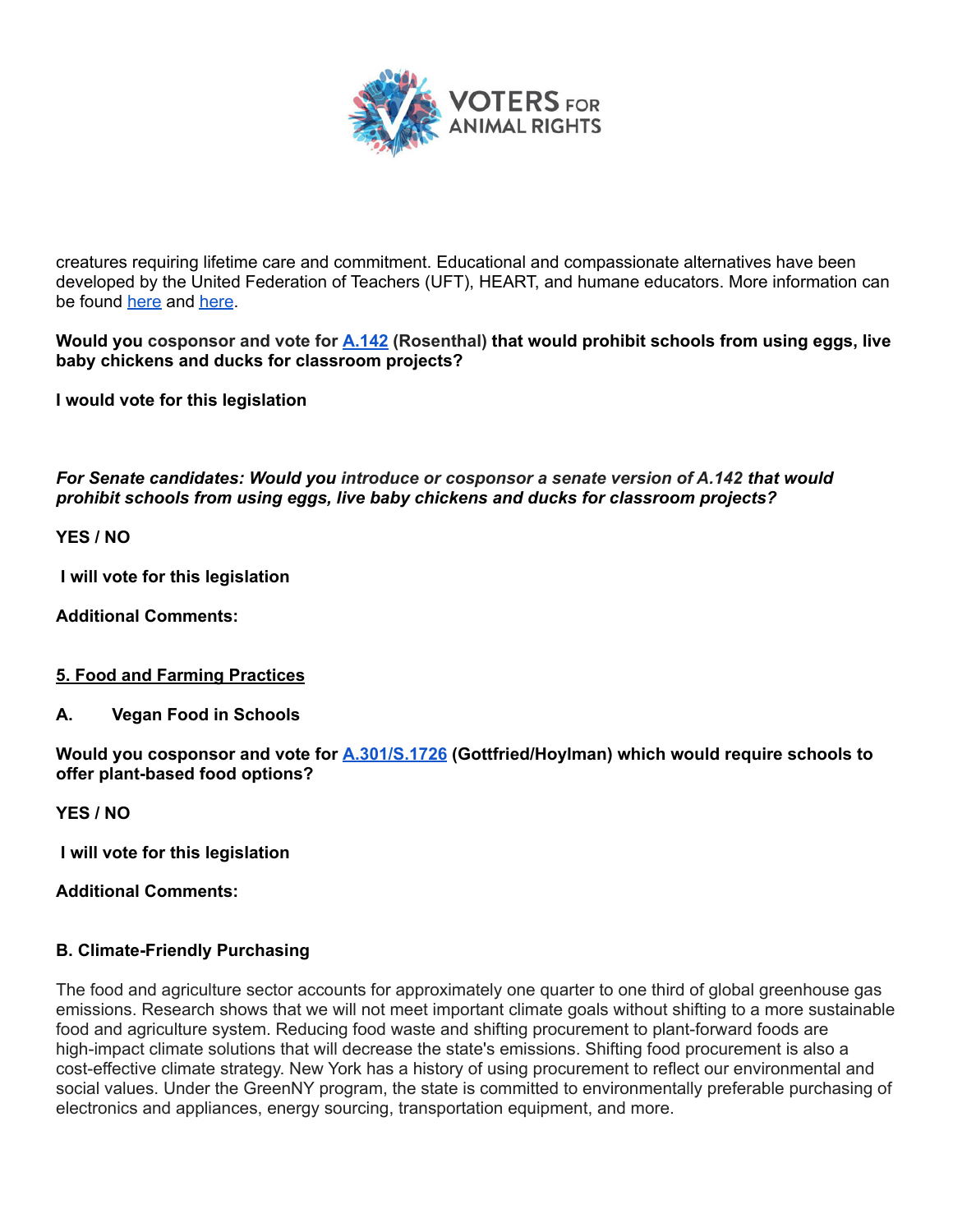

**Would you cosponsor and vote for A.6241/S.740 (Fahy/Biaggi) which would establish a methodology for state agencies to estimate, to the extent practicable, the greenhouse gas emissions that occur through the life cycle of all food and beverages purchased by state agencies, including third-party vendors that provide food on their behalf?**

**YES / NO**

**I will vote for this legislation**

### **Additional Comments:**

## **C. Dairy Subsidies and transition to plant-based suppliers in New York State**

Milk and other dairy products are top agricultural products in New York State, but demand for and sales of dairy products in New York and the U.S. have dropped precipitously in recent years, while sales of non-dairy milks have substantially grown. This change comes as more research and information illuminate the harmful effects of dairy on adult and children's health, the environment and animal welfare. Regardless of the quality of individual animal care offered by a given farm, dairy production necessarily involves farmers taking newborn calves from their mothers who bellow and chase after them. Instead of a mother's milk going to her babies, her calves are taken to veal farms where they are kept isolated in row upon row of small plastic huts to prevent movement and soften their muscles into atrophy. Perhaps worst of all, forcibly impregnating, tail docking, and beating downed cows are standard practices on NY dairy farms. Former dairy companies like long-time New York producers like Elmhurst Dairy are making the switch to non-dairy products. New York-based companies are offering healthy plant-based foods, yet every year taxpayers are subsidizing New York's dairies with as much as \$60 million in credits.

#### **Would you support reducing and redirecting the massive financial subsidies that New York provides the dairy industry, and reallocating this to support plant-based local farming initiatives?**

**YES / NO**

No

### **Additional Comments:**

### **B. Farming Practices**

There are more than 600 factory farms in New York State that intensively confine animals and engage in heinously cruel practices such as castration of pigs, cows, and other mammals without painkillers; "debeaking" or "beak cutting" of chickens and turkeys without painkillers; and confinement of egg-laying hens in battery cages, baby cows in veal crates, and pigs in gestation crates. Factory farms are degrading the environment and poisoning our communities.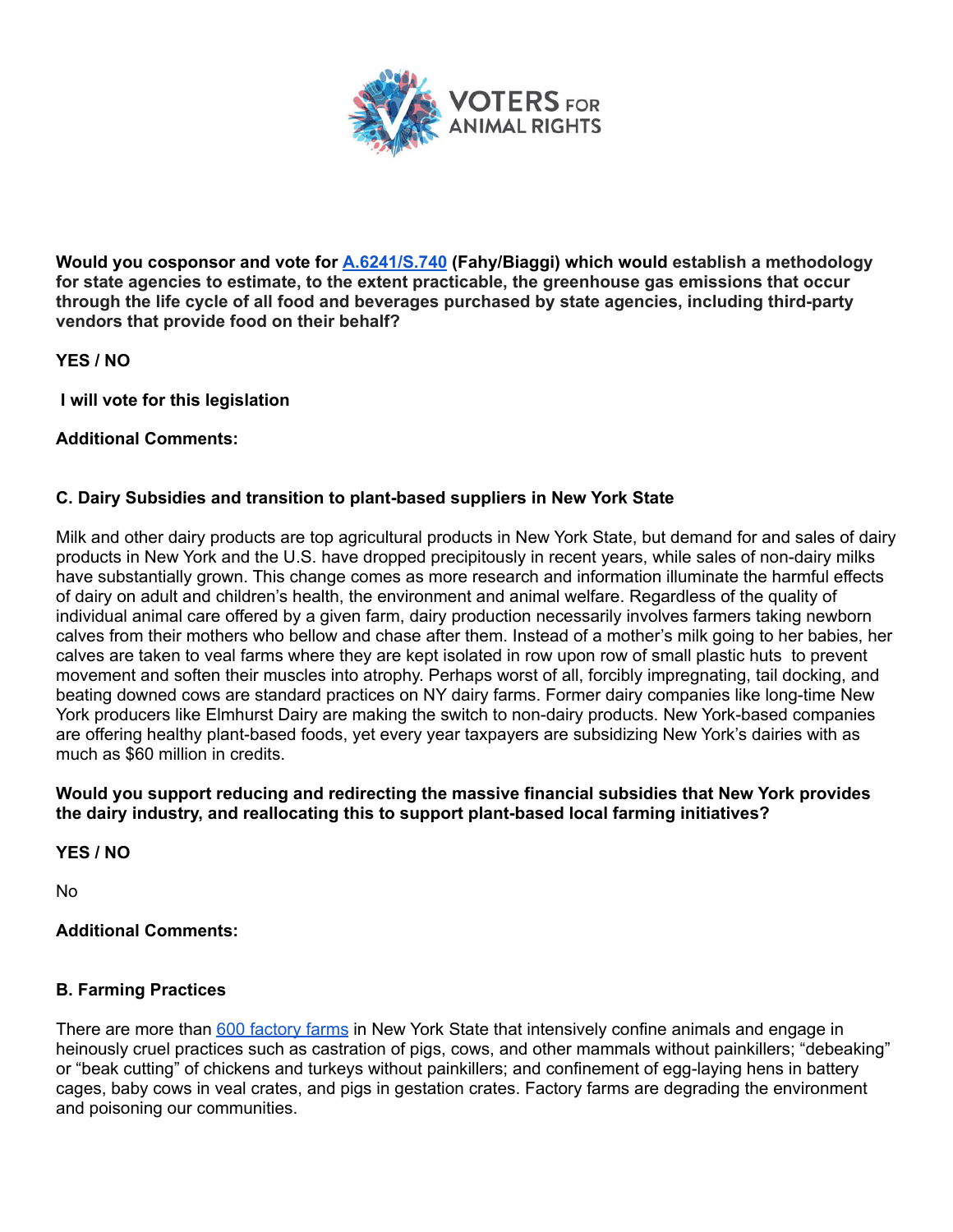

There are also 80+ slaughterhouses and live animal markets throughout the five boroughs of NYC, more than any other U.S. city. Experts have stated that these facilities in New York are no different than the live animal markets abroad where COVID-19 started. In addition to brutally cruel treatment of the animals (tiny cages, no vet care, severely limited food and water), these storefront facilities pose a significant health and safety hazard to the community and severely impact the neighborhood residents' quality of life. Blood, feces, urine, dismembered body parts, and feathers are routinely found on public sidewalks and streets. They are also a breeding ground for infectious diseases — avian flu has been found in several NYC live animal markets and many are located close to schools and playgrounds. Additionally, when large animals such as cows, bulls, and goats escape (as routinely happens, including during transport), it puts us all in danger and has even caused a multi-hour traffic jam on the Verrazano Bridge. Sometimes these animals are allowed to be rescued by a farm animal sanctuary but most often they are killed.

**Especially in light of pandemics that originate from crowded, unsanitary live animal markets, would you support a permanent ban on the operation of all factory farms? Would you support legislation A.10399/S.8291 (Rosenthal/Sepulveda) that would regulate the operation of live animal markets in New York City?**

**YES / NO Yes, I am a co-sponsor of this bill which has been re-numbered to A3629 in 2022**

# **Additional Comments:**

**Would you cosponsor and vote for legislation to ban confining animals and other cruel practices such as (a) castration of pigs, cows, and other mammals without painkillers, (b) "debeaking" or "beak cutting" of chickens and turkeys without painkillers, (c) confinement of egg-laying hens in battery cages, (d) confinement of baby cows in veal crates, and (e) confinement of pigs in gestation crates?**

**YES / NO**

**YES**

**Additional Comments:**

**Would you cosponsor, support and vote for legislation S.7592/A.1301 (Brisport/Rosenthal) to require that any animal who escapes a slaughterhouse or transport vehicle be released to an animal sanctuary or other rescue, and require the owner of the facility from which the animals escaped to reimburse any associated costs?**

**YES / NO**

**YES**

**Additional Comments:**